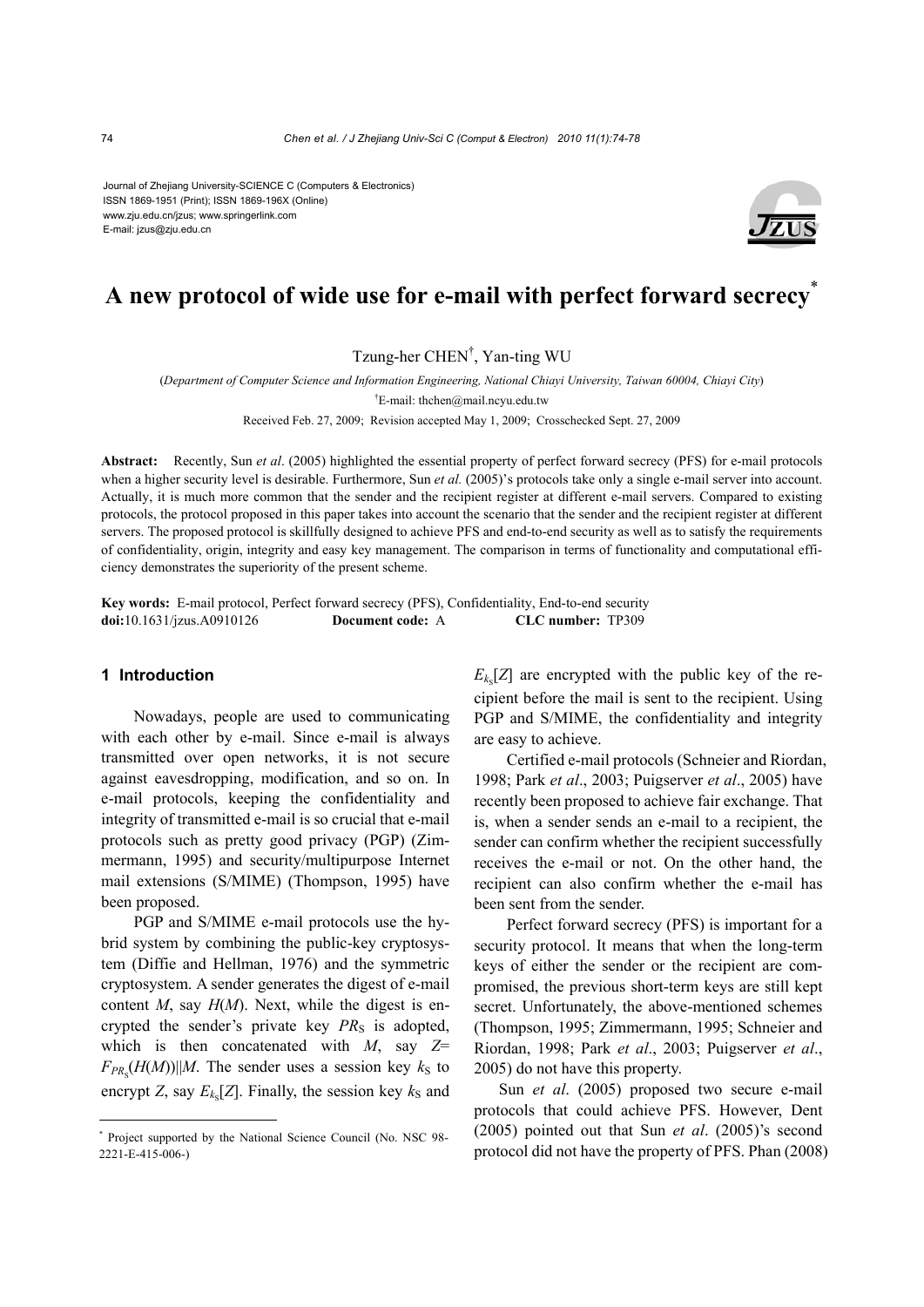further showed that Sun *et al*. (2005)'s first protocol could not resist replay attacks or unknown key-share attacks. Thus, some e-mail protocols (Kim *et al*., 2006; Lin *et al*., 2006) have been presented to improve the security of Sun *et al*. (2005)'s.

It is worthwhile to note that the abovementioned e-mail protocols take only a single e-mail server into account. Actually, it is much more common that the sender and the recipient register at different e-mail servers.

The guidelines of designing a secure e-mail protocol are highlighted as follows:

1. End-to-end confidentiality: An e-mail should be transmitted in the form of ciphertext so that it cannot be decrypted by anyone else (including e-mail servers) but the intended recipient.

2. Origin and integrity: The recipient can check the origin of the received e-mail and the integrity of the content of the e-mail. This property can be guaranteed through adopting message authentication code (MAC) or digital signature.

3. PFS: This property is in particular suitable for applications with the essential need of high security. It can be achieved with the characteristic of Diffie-Hellman key agreement scheme (RSA Laboratories, 2000)

4. Public key infrastructure (PKI) complexity: It is well known that it is expensive to maintain a PKI environment. Security protocols that intuitively adopt public key cryptosystems often suffer from this.

In this paper, a new e-mail protocol, in which the sender and the recipient register at two different e-mail servers, is proposed to meet all the properties mentioned above. The comparison in terms of functionality and computational efficiency between the protocols in related works and the proposed protocol demonstrates that the present scheme does work well.

#### **2 Proposed method**

The proposed e-mail protocol consists of three phases: registration, sending, and receiving. Some notations shown in Table 1 are depicted to help understand the proposed protocol.

#### **2.1 Registration phase**

Either the sender or the recipient has to register at an individual e-mail server at the beginning. For example, when a participant *A* (resp. *B*) registers at e-mail server  $S_A$  (resp.  $S_B$ ), it implies that *A* shares password  $Q_1$  with  $S_A$ . *A* submits  $ID_A$  and  $(g^{aQ_1} \mod n)$ to  $S_A$ , where *n* is a big prime number, *g* is a generator with order *n*−1 over GF(*n*), and *a* is a random number.  $S_A$  computes the registration information ( $g^a$  mod *n*) with  $Q_1^{-1}$  and stores ( $g^a$  mod *n*). Likewise, the participant *B* shares  $Q_2$  with e-mail server  $S_B$ .  $S_B$  stores  $(g<sup>b</sup> \text{ mod } n)$  for *B*. For simplicity, 'mod *n*' is omitted hereafter.

**Table 1 Notations used in the proposed scheme** 

| Notation                | Description                                                                                                                                                                                       |  |  |  |  |
|-------------------------|---------------------------------------------------------------------------------------------------------------------------------------------------------------------------------------------------|--|--|--|--|
| $ID_A$ , $ID_B$         | A or B's identity, including the field of the                                                                                                                                                     |  |  |  |  |
|                         | identity of an e-mail server at which $A$ or                                                                                                                                                      |  |  |  |  |
|                         | B has registered                                                                                                                                                                                  |  |  |  |  |
| $S_A, S_B$              | The two e-mail servers at which $A$ and $B$                                                                                                                                                       |  |  |  |  |
|                         | have registered                                                                                                                                                                                   |  |  |  |  |
| $\lceil \cdot \rceil k$ | The symmetric encryption or decryption<br>operation with the key $k$                                                                                                                              |  |  |  |  |
| $O_1, O_2$              | The integers computed from the passwords<br>are shared between the sender and the<br>e-mail server or e-mail and the recipient.<br>And the size is large enough to resist dic-<br>tionary attacks |  |  |  |  |
| $\boldsymbol{n}$        | A large prime number                                                                                                                                                                              |  |  |  |  |
| g                       | A generator with order $n-1$ over $GF(n)$                                                                                                                                                         |  |  |  |  |
| $MAC_k()$               | A one-way hash function with the key $k$                                                                                                                                                          |  |  |  |  |
| K                       | The secret key shared in advance between<br>two e-mail servers $S_4$ and $S_R$                                                                                                                    |  |  |  |  |
| $X \rightarrow Y$ : M   | X sends the message M to Y                                                                                                                                                                        |  |  |  |  |

#### **2.2 Sending phase**

When sender *A* intends to send an e-mail to recipient *B*, the operation goes as follows:

Step 1:  $A \rightarrow S_A$ : Request.

If *A* wants to deliver an e-mail to *B*, he should send the request to  $S<sub>A</sub>$  firstly.

Step 2:  $S_A \rightarrow S_B$ : Request.

 $S_A$  forwards the request to  $S_B$  to ask for the registration information of *B*.

Step 3:  $S_B \rightarrow S_A$ : ID<sub>B</sub>,  $g^b$ , MAC<sub>*K*</sub>(ID<sub>B</sub>,  $g^b$ ).

 $S_B$  finds  $g^b$  of *B*. Then  $S_B$  computes the MAC value of  $ID_B$ ,  $g^b$  with *K*, and sends  $ID_B$ ,  $g^b$ , MAC<sub>*K*</sub>(ID<sub>*B*</sub>,  $g^b$ ) to *S<sub>A</sub>*.

Step 4:  $S_A \rightarrow A$ :  $ID_B$ ,  $g^b$ ,  $MAC_{Q_1} (ID_B, g^b)$ .

In order to check the validation of the received message,  $S_A$  computes  $MAC_K(ID_B, g^b)$  and checks if the computed MAC value is equal to the received MAC value. If it holds,  $S_A$  computes the MAC value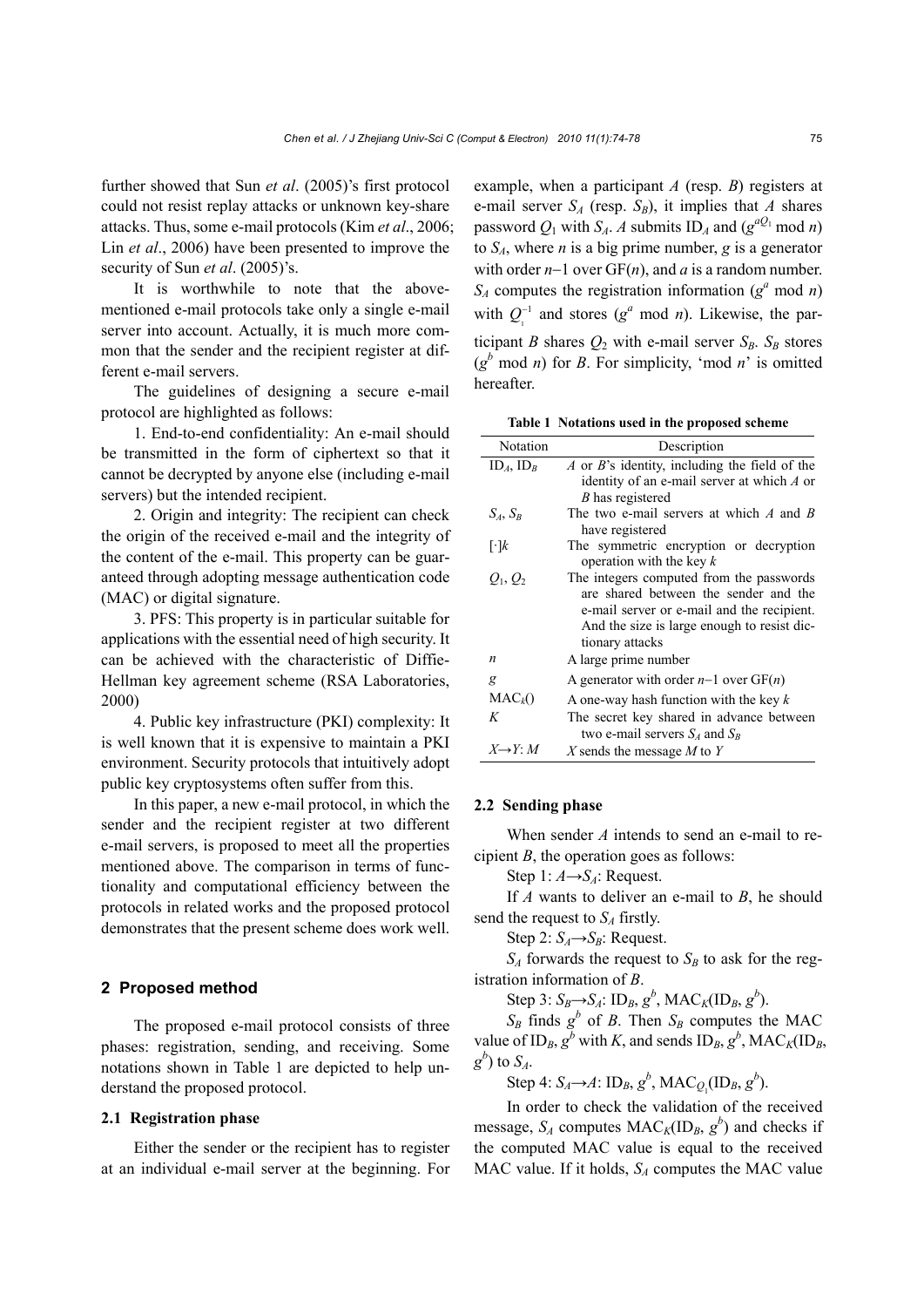of  $ID_B$ ,  $g^b$  with  $Q_1$  and sends  $ID_B$ ,  $g^b$ ,  $MAC_{Q_1}(ID_B, g^b)$ to *A*.

Step 5: *A*→*S<sub>A</sub>*: ID<sub>*A*</sub>, ID<sub>*B*</sub>, [*M*]<sub>*g*<sup>*xb*</sup>, *g<sup>x</sup>*, MAC<sub>*Q*<sub>1</sub></sub>(ID<sub>*A*</sub>,</sub>  $ID_B$ ,  $[M]_{g^{xb}}$ ,  $g^x$ ).

Upon receiving the message, *A* computes  $MAC_{Q_1} (ID_B, g^b)$  and checks if the computed MAC value is equal to the received MAC value. If it holds, *A* computes  $g^x$  with a random number *x* and  $g^{x^b}$  by computing  $(g^b)^x$ . *A* encrypts *M* with  $g^{xb}$ , where *M* is the content of the e-mail. *A* computes the MAC value of ID<sub>A</sub>, ID<sub>B</sub>,  $[M]_{g^{xb}}$ ,  $g^x$  with  $Q_1$  and sends ID<sub>A</sub>, ID<sub>B</sub>,  $[M]_{g}^{x}$ ,  $g^x$ ,  $MAC_{Q_1} (ID_A, ID_B, [M]_{g}^{x}$ ,  $g^x)$  to  $S_A$ .

Step 6:  $S_A \rightarrow S_B$ : ID<sub>A</sub>, ID<sub>B</sub>, [ $M$ ]<sub>g</sub><sup>*xb*</sup>, g<sup>*x*</sup>, MAC<sub>*K*</sub>(ID<sub>*A*</sub>,  $\text{ID}_B$ ,  $\overline{[M]}_{g^{xb}}$ ,  $g^x$ ).

*SA* checks the validation of the received message. It computes  $MAC_{Q_1}(ID_A, ID_B, [M]_{g^{xb}}, g^x)$  and checks if the computed value is equal to the received value. If it holds,  $S_A$  computes the MAC value of  $ID_A$ ,  $ID_B$ ,  $[M]_{\varphi^{xb}}$ ,  $g^x$  with *K* and sends  $ID_A$ ,  $ID_B$ ,  $[M]_{g^{xb}}$ ,  $g^x$ ,  $MAC_K (ID_A)$ ID<sub>B</sub>,  $[M]g^{xb}$ ,  $g^{x}$ ) to  $S_B$ . After receiving the message,  $S_B$ stores the e-mail message for *B*.

### **2.3 Receiving phase**

Step 7:  $B \rightarrow S_B$ :  $ID_B$ ,  $g^{b'}$ ,  $MAC_{Q_2}(ID_B, g^{b'}, g^{b})$ .

When *B* is on-line and intends to check e-mails, he will compute *g b'* with a new random number *b'* and  $MAC_{Q_2}(ID_B, g^{b'}, g^b)$ . Then *B* sends  $ID_B, g^{b'Q_2}$ ,  $MAC_{Q_2}(ID_B, g^{b'}, g^b)$  to  $S_B$ .

Step 8:  $S_B \rightarrow B$ : ID<sub>A</sub>, ID<sub>B</sub>, [ $M$ ]<sub>g</sub><sup>*xb*</sup>,  $g^x$ , MAC<sub>Q<sub>2</sub></sub>(ID<sub>A</sub>,  $\text{ID}_B, [\![M]\!]_{g^{xb}}, g^{b'}, g^{b}).$ 

Upon  $S_B$  receiving the message,  $S_B$  verifies  $MAC_{Q_2}(\text{ID}_B, g^{b'}, g^b)$ . If the verification fails,  $S_B$  will reject the request from *B*; otherwise,  $S_B$  updates  $g^b$ with  $g^{b'}$ . Lastly,  $S_B$  computes the MAC value of ID<sub>A</sub>,  $ID_B$ ,  $[M]_{g^{xb}}$ ,  $g^x$ ,  $g^{b'}$  with  $Q_2$  and sends  $ID_A$ ,  $ID_B$ ,  $[M]_{g^{xb}}$ ,  $g^x, g^{b'}$ ,  $MAC_{Q_2}(ID_A, ID_B, [M]_{g^{xb}}, g^x, g^{b'})$  to *B*.

When  $B$  receives the message from  $S_B$ , he computes  $MAC_{Q_2}(ID_A, ID_B, [M]_{g^{xb}}, g^x, g^{b'})$ . *B* checks if the computed MAC value is equal to the received MAC value. If it holds, he computes  $g^{xb}$  by computing  $(g^x)^b$  to decrypt  $[M]_{g^{xb}}$ .

### **3 Security analysis**

This section provides the security analysis of the proposed e-mail protocol. Before explaining the security, we make some assumptions to help prove the security.

**Assumption 1** (Discrete logarithm problem, DLP) Given a prime *n*, a generator *g* of  $Z_n^*$ , and an element  $b \in Z_n^*$ , find an integer *a*, 1≤*a*≤*n*−2, such that  $g^a \equiv b \mod n$ . The DLP assumption is that there is no feasible way to solve the DLP problem, computing *a* by giving *b*, for all probabilistic polynomial time.

**Assumption 2** (Computational Diffie-Hellman problem, CDH) Given  $g^a$  and  $g^b$ , there is no feasible way to compute  $g^{ab}$  in probabilistic polynomial time. **Assumption 3** (One-way hash assumption) A oneway hash function is defined as that the hash function can take input of any size and output the fixed-size result. For a secure one-way hash function  $y=h(x)$ , given *x* to compute *y* is easy but given *y* to compute *x* is hard.

Next, we analyze three security properties: confidentiality, integrity, and PFS. Confidentiality is the protection of the transmitted e-mail: only the authorized recipient can obtain the content of the mail. The general method is encrypting the e-mail. Secondly, integrity ensures the e-mail not modified on the way of transmitting. Finally, PFS is a security-sensitive property. If the long-term secret keys or passwords are compromised, the previous session keys will be still kept secret and, thus, the confidentiality of the past e-mail will be guaranteed. Besides, replay attacks are one of the most common attacks to a security protocol. In an e-mail protocol, they aim at cheating the e-mail recipient.

**Proposition 1** (Confidentiality with end-to-end security) This protocol provides confidentiality of the transmitted e-mail by keeping the encryption key secret.

**Proof** Cipher-e-mail is delivered from  $A$ ,  $S_A$ ,  $S_B$  to the recipient *B*. Although the attacker can intercept  $g^x$ and  $g^b$ , he has no feasible way to compute  $g^{xb}$  based on Assumption 2. The cipher-e-mail is not decrypted until the recipient does it. On the way of delivery, neither outsiders nor e-mail servers can open it. Thus, confidentiality with end-to-end security is achieved.

**Proposition 2** (Integrity) This protocol provides integrity of the transmitted e-mail.

**Proof** In this protocol, the integrity of the transmitted e-mail is enabled by introducing MAC functions. The integrity of e-mail is guaranteed by means of protecting the integrity of  $[M]_{\varphi^{xb}}$ .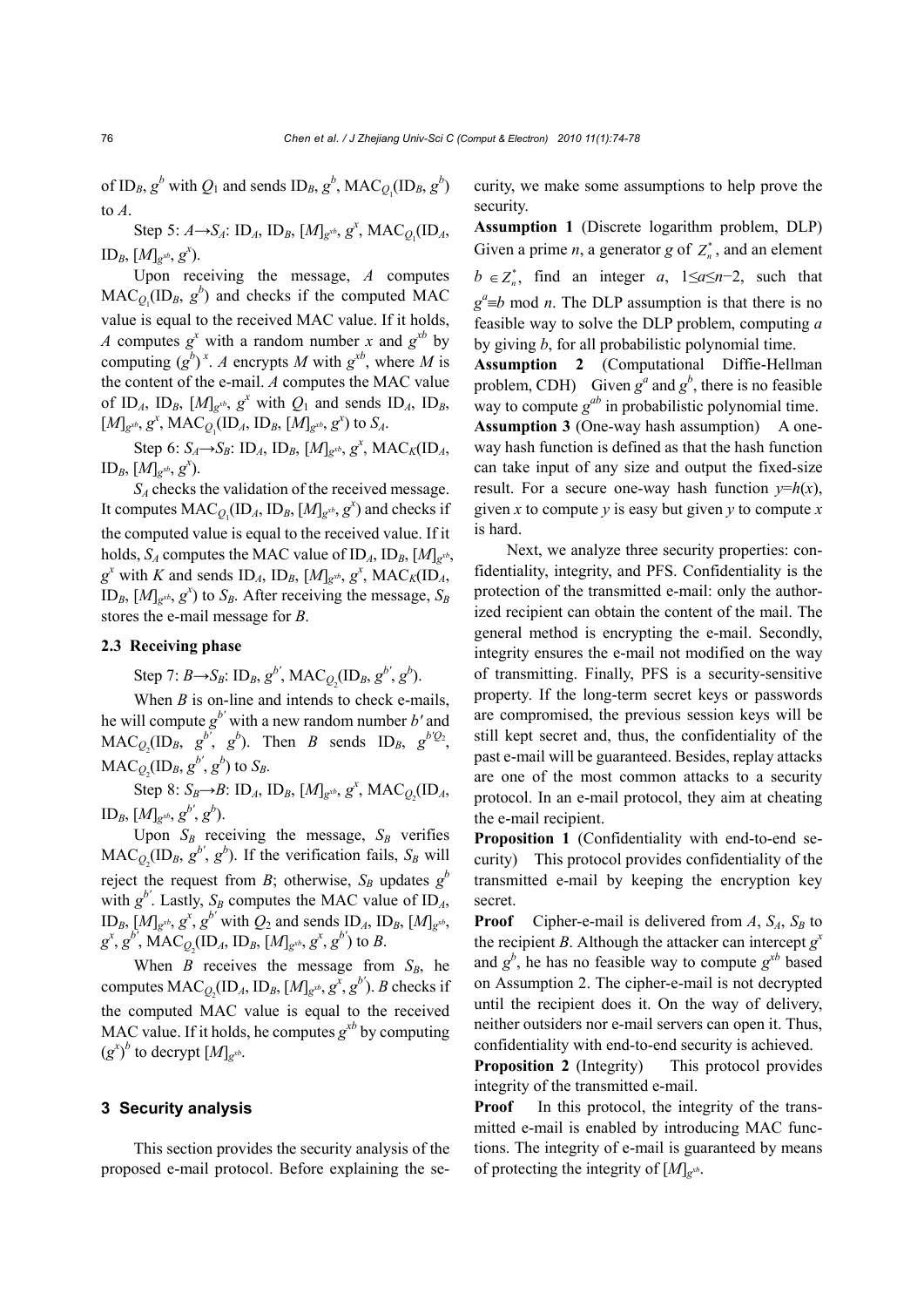The integrity of [*M*]*gxb* between sender *A* and e-mail server  $S_A$  is verified by  $S_A$  (Step 5) with  $Q_1$ . Secondly, the integrity of  $[M]_{g^{xb}}$  between e-mail server  $S_A$  and recipient  $S_B$  is verified by  $S_B$  (Step 6) with the secret key *K*. Thirdly, the integrity of  $[M]_{g^{x}}$  between e-mail server  $S_B$  and recipient *B* is verified by *B* (Step 8). Hence, this protocol can provide the integrity of the transmitted e-mail.

**Proposition 3** (Perfect forward secrecy, PFS) This proposed protocol provides the property of PFS.

**Proof** If the passwords  $Q_1$ ,  $Q_2$  and the secret key *K* are disclosed to an attacker for some reason, and the attacker can compute  $g^x$  and  $g^b$ , the attacker has no efficient way to compute the session key  $g^{x}$ <sup>*xb*</sup> based on Assumption 2. Also he cannot solve *x* (resp. *b*) to compute  $(g^b)^x$  (resp.  $(g^x)^b$ ) based on Assumption 1. It implies this protocol provides the property of PFS.

**Proposition 4** (Resistance to replay attacks) This protocol can resist replay attacks.

**Proof** Two nonce numbers *a* and *b* are involved in all MAC functions in Steps 3–8 to guarantee the freshness of transmitted messages. Each participant can easily measure the freshness of message traveling. Accordingly, the freshness of the received message can be guaranteed by checking the validation of MAC values.

#### **4 Discussion**

The following discussions are given to highlight the advantages of the present protocol.

1. Generalization. In order to meet the scenario of common e-mail protocol, i.e., involving the two server e-mail servers for two participants, the proposed protocol enables two participants registering at different servers to transfer an e-mail.

2. Computation complexity. The present e-mail protocol involves cost-efficient hash operations instead of cost-expensive asymmetric cryptographic operations. Hash operations are about 100-10000 times faster than asymmetric cryptographic operations (Rivest and Shamir, 2001), and symmetric operations are about 1000 times faster than asymmetric cryptographic (RSA Laboratories, 2000). Therefore, the computation complexity can be decreased efficiently in the proposed scheme.

3. Key management. Complexity of PKI arises

from public-key dictionary maintenance including public-key certificate generation and public-key revoking in the system. However, such certificatebased public-key cryptosystems have mainly the following potential problems. Firstly, the cost for verifying the certificate is necessary. Secondly, the heavy burden of maintaining PKI is involved. The proposed scheme removes these shortcomings of the related protocols in (Sun *et al*., 2005; Kim *et al*., 2006; Lin *et al*., 2006).

Table 2 summarizes the comparisons of security and functionality between the related e-mail protocols and ours. Table 3 shows the comparison of performance between the related e-mail protocols and ours.

**Table 2 Functionality comparison between the related e-mail protocols and ours** 

| Protocol    | Reference                     | Confi-<br>dentiality | Integrity PFS RTRA PKI NR |   |   |   |   |
|-------------|-------------------------------|----------------------|---------------------------|---|---|---|---|
| PGP         | Zimmermann,<br>1995           | Y                    | Y                         | N | Y | Y | Y |
|             | S/MIME Thompson,<br>1995      | Y                    | Y                         | N | Y | Y | Y |
| SHH         | Sun <i>et al.</i> ,           | Y                    | N                         | Y | N | Y | Y |
|             | 2005                          | Y                    | N                         | N | N | Y | Y |
| <b>LLW</b>  | Lin <i>et al.</i> ,<br>2006   | Y                    | N                         | Y | Y | Y | Y |
| <b>KKL</b>  | Kim et al.,                   | Y                    | N                         | Y | Y | Y | Y |
|             | 2006                          | Y                    | N                         | Y | Y | Y | Y |
| SR.         | Schneier and<br>Riordan, 1998 | N                    | N                         | Y | Y | Y | N |
| <b>PRCS</b> | Park et al.,<br>2003          | Y                    | N                         | N | N | Y | Y |
| PGR         | Puigserver et<br>al., 2005    | N                    | N                         | N | N | Y | Y |
| Ours        |                               | Y                    | Y                         | Y | Y | N | Y |

Y: the e-mail protocol can provide the property; N: the e-mail protocol can not provide the property; NR: non-repudiation; PFS: perfect forward secrecy; PGP: pretty good privacy; PKI: public key infrastructure; RTRA: resistance to replay attacks; S/MIME: security/multipurpose Internet mail extensions

**Table 3 Computation comparison between the related e-mail protocols and ours**

| Computation                      |                               | $A/S_A/S_B/B$ |       |         |
|----------------------------------|-------------------------------|---------------|-------|---------|
|                                  | <b>SHH</b>                    | LLW           | KKL.  | Ours    |
| Public-key<br>$en(de)$ cryption  | 2/2/2 2/2/2 2/2/2 2/1/2 1/0/0 |               |       | 0/0/0/0 |
| Modular<br>exponential           | 2/1/2 1/1/1 1/1/1 2/3/3 2/3/3 |               |       | 3/0/0/2 |
| Session-key<br>$en(de)$ cryption | 1/0/1 1/0/1 1/0/1 1/1/2 1/1/2 |               |       | 1/0/0/1 |
| Hash function                    |                               | 1/0/1         | 0/0/0 | 2/4/4/2 |

KKL (Kim *et al.*, 2006); LWW (Lin *et al*, 2006); SHH (Sun *et al*, 2005)